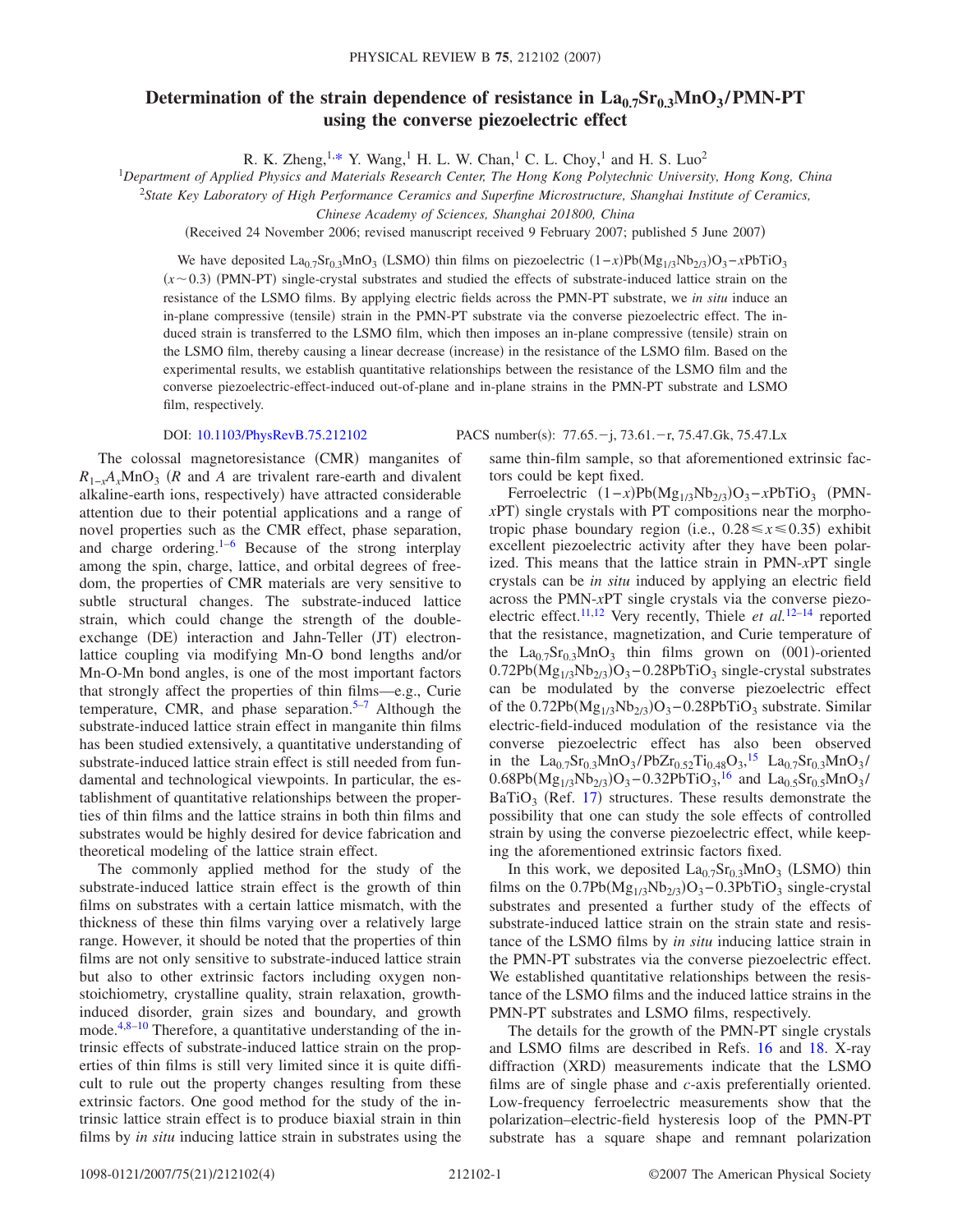$\sim$ 25  $\mu$ C/cm<sup>2</sup> and coercive field  $E_C \sim 0.35$  kV/mm. The electric-field-induced longitudinal lattice displacement of the PMN-PT substrate, due to the converse piezoelectric effect, was measured using a modified double-beam laser interferometer. The resistance of the LSMO films was measured using the electrical measurement circuit shown in the inset of Fig. [2.](#page-2-0) The leakage current was measured using a Keithley 6517A electrometer and was less than 0.35 and 2.5 nA under 0.1- and 1 kV/mm bias fields, respectively.

Before the measurements of the resistance of the LSMO film, we polarized the PMN-PT substrate by applying a dc poling field of +1 kV/mm across the LSMO/PMN-PT structure near the Curie temperature of the PMN-PT substrate in a silicone oil bath so that the PMN-PT substrate was polarized and thus possesses the converse piezoelectric effect. Piezoelectric measurements using a Berlincourt-type quasistatic  $d_{33}$  meter indicate that the polarized PMN-PT substrate has a longitudinal piezoelectric coefficient  $d_{33} \sim 1320 \text{ pC/N}$  at room temperature.

Figure  $1(a)$  $1(a)$  shows the resistance response  $(\Delta R/R)$  of the LSMO film at 296 K as a function of time when a sinusoidal electric field with a peak-to-peak magnitude of 0.2 kV/mm was applied to the polarized PMN-PT substrate. Here,  $\Delta R/R = [R(E) - R(0)]/R(0)$  where  $R(E)$  and  $R(0)$  are the resistance of the LSMO film under an electric field *E* and zero electric field, respectively. One can see that the resistance of the LSMO film was modulated at the same frequency as that of the driving sinusoidal electric field. Applying a positive (negative) electric field to the PMN-PT substrate leads to a decrease (increase) in the resistance of the LSMO film. A relative change in the resistance  $(\Delta R/R)$  of  $\sim 0.6\%$  is observed when a 0.1 kV/mm electric field is applied to the PMN-PT substrate. It should be pointed out that applying a small electric field of  $E=0.1 \text{ kV/mm } (E \leq E_C)$  at 296 K to the polarized PMN-PT cannot switch the polarization state of the PMN-PT substrate. On the other hand, the electric-fieldinduced relative change in areal carrier density in the LSMO film is given by  $\Delta n/n = \varepsilon_0 \varepsilon_r V_g / et_i n_0 t_{ch}$ , <sup>[19](#page-3-15)[,20](#page-3-16)</sup> where  $\varepsilon_0$  and  $\varepsilon_r$ are the permittivities of free space and the PMN-PT substrate, respectively,  $V_g$  is the gate voltage,  $e$  is the unit charge,  $t_i$  is the thickness of the PMN-PT substrate, and  $n_0$ and *tch* are the volume carrier density and thickness of the LSMO film, respectively. Assuming a volume carrier density of  $1 \times 10^{22} / \text{cm}^3$  in the LSMO film,<sup>21[,22](#page-3-18)</sup>  $V_g$ =55 V,  $t_{ch}$  $\sim$  30 nm,  $\varepsilon_r$ = 2550, and  $t_i$ = 0.55 mm, one obtains  $\Delta n/n$  $\sim$  0.0048%. In a free electron model, one could obtain the relationship that  $\Delta R/R = -\Delta n/n$ .<sup>[23](#page-3-19)[–25](#page-3-20)</sup> Thus, the field effect in the LSMO/PMN-PT structure is negligibly small. In fact, if only the field effect is considered, the resistance of the LSMO film should increase (decrease) when a positive (negative) electric field is applied to the PMN-PT substrate, because of the depletion (accumulation) of holes in the LSMO film.<sup>25-27</sup> As seen in Fig.  $1(a)$  $1(a)$ , the actual signs of the change in the resistance of the LSMO film are opposite to those expected from the field effect.

Polarized ferroelectric materials possess the converse piezoelectric effect; that is, applying a small electric field *E*  $(E \leq E_C)$  with the same (opposite) polarity as the poling field to the polarized ferroelectric materials will result in an expansion (compression) of the lattice of the materials along

<span id="page-1-0"></span>

FIG. 1. (Color online) (a) Resistance response  $(\Delta R/R)$  of the LSMO film at 296 K as a function of time when a sinusoidal electric field with a peak-to-peak magnitude of  $0.2$  kV/mm (solid red curve) is applied to the positively polarized PMN-PT substrate. (b) The converse piezoelectric effect induced longitudinal lattice displacement  $(\Delta l)$  of the PMN-PT substrate as a function of time when a sinusoidal electric voltage with a peak-to-peak magnitude of 40 V (solid red curve) is applied to the positively polarized PMN-PT substrate.

the direction of the electric field. $28$  To check this effect, we have measured the longitudinal lattice displacement  $(\Delta l)$  of the PMN-PT substrate when a sinusoidal electric voltage with a peak-to-peak magnitude of 40 V is applied to the PMN-PT substrate. As shown in Fig.  $1(b)$  $1(b)$ , the lattice of the PMN-PT substrate expands and contracts along the *c* axis at the same frequency and phase as those of the driving sinusoidal electric field. Applying a positive (negative) 20 V voltage to the PMN-PT substrate causes the lattice expands (contracts) along the *c* axis by  $\sim$  26.2 nm. The electric-fieldinduced lattice displacement  $(\Delta l)$  in ferroelectric materials due to the converse piezoelectric effect can be calculated using  $\Delta l = d_{33}V^{28}$  $\Delta l = d_{33}V^{28}$  $\Delta l = d_{33}V^{28}$  Here,  $\Delta l = l(E) - l(0)$  where  $l(E)$  and  $l(0)$ are the thicknesses of the PMN-PT substrate under an electric field *E* and zero electric field, respectively. Using  $d_{33}$  $= 1320$  pm/V and  $V = 20$  V, one obtains  $\Delta l = 26.4$  nm. This calculated value agrees well with the  $\Delta l$  value obtained from the piezoelectric displacement measurements. Thus, the results unambiguously indicate that the electric field induces a modulation of the lattice strain in the PMN-PT substrate via the converse piezoelectric effect.

Theoretical and experimental investigations have shown that the DE interaction and JT electron-lattice coupling in manganite thin films are very sensitive to biaxial strain.<sup>5,[6](#page-3-2)[,29](#page-3-23)</sup> A change in the strain state of the LSMO film is expected to result in a change in the strength of the DE interaction and JT electron-lattice coupling. When a positive electric field is applied to the positively polarized PMN-PT substrate, the field will induce an in-plane compressive strain in the PMN-PT substrate via the converse piezoelectric effect.<sup>12[,28](#page-3-22)</sup> The induced compressive strain will be transferred to the LSMO film, causing a reduction of the tensile strain in the LSMO film,  $12,16$  $12,16$  which, on the one hand, reduces the JT distortion and thus increase the tendency of the charge carriers to become delocalized.<sup>5,[6](#page-3-2)[,29](#page-3-23)</sup> On the other hand, a reduction of the biaxial tensile strain also gives rise to a decrease in the in-plane Mn-O bond length and hence an enhancement of the strength of DE interaction and hopping amplitude of charge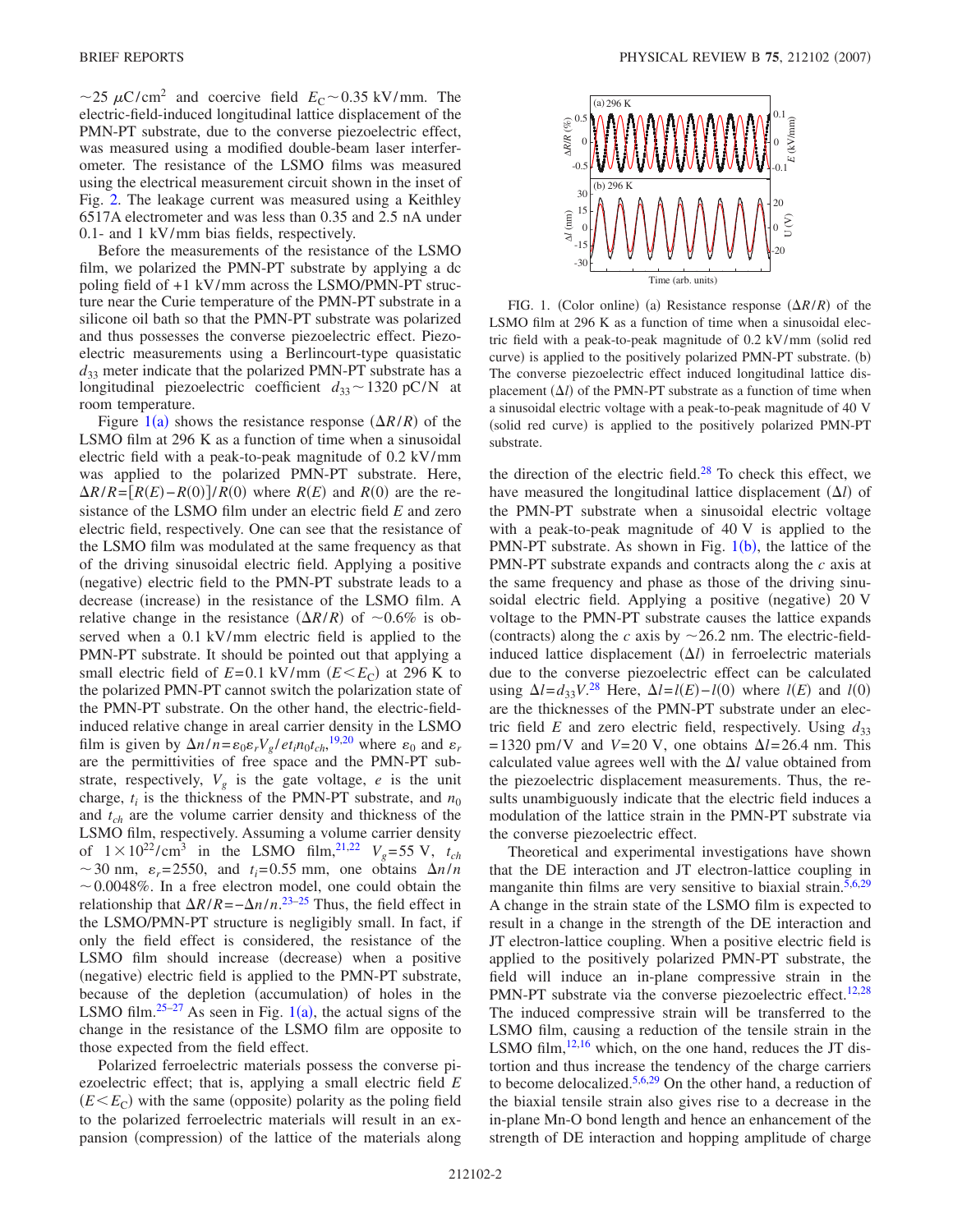<span id="page-2-0"></span>

FIG. 2. The relative change in the resistance  $(\Delta R/R)$  of the LSMO film at 296 K as a function of electric field *E* applied to the positively polarized PMN-PT substrate. The inset shows the LSMO/ PMN-PT structure and the electrical measurement circuit.

carriers. This also results in a decrease in the resistance of the LSMO film. For the same arguments, when a negative electric field is applied to the positively polarized PMN-PT substrate, the induced strain in the PMN-PT substrate will increase the tensile strain in the LSMO film and hence an increase in the resistance of the LSMO film. From the above analysis, the modulation of the resistance of the LSMO film with the same frequency (but the opposite phase) as those of the driving sinusoidal electric field (Fig. [1](#page-1-0)) can be understood on the basis of the combined effect of the DE interaction and JT electron-lattice coupling whose strength are modulated by the induced lattice strain in the LSMO film, resulting from the converse piezoelectric effect induced lattice strain in the PMN-PT substrate.

Figure [2](#page-2-0) shows the relative change in the resistance  $(\Delta R/R)$  of the LSMO film at 296 K as a function of the electric field *E* applied to the PMN-PT substrate. The resistance decreases linearly with increasing *E*, being similar to those reported in Refs. [12](#page-3-9) and [16.](#page-3-12) The relationship between  $\Delta R/R$  and *E* can be described by

$$
\Delta R/R = -aE,\tag{1}
$$

<span id="page-2-1"></span>where *a* is a positive constant. Using Eq. ([1](#page-2-1)) and  $\Delta l = d_{33}V$ , the relationship between  $\Delta R/R$  and  $\Delta l/l$  can be expressed as  $\Delta R/R = -\frac{a}{d_{33}}$  $\frac{\Delta l}{l}$ . This relationship indicates that the relative change in the resistance of the LSMO film is proportional to the relative lattice displacement in the PMN-PT substrate.

To obtain a quantitative understanding of the effects of the electric-field-induced lattice strain on the resistance of the LSMO film, we have examined the electric-field-induced lattice strain in the PMN-PT substrate by measurements of  $XRD$  under electric fields. The inset (a) of Fig.  $3(a)$  $3(a)$  shows that the PMN-PT(002) reflection shifts to lower  $2\theta$  angles with increasing electric field from 0 to 1 kV/mm, which implies that the lattice parameter *c* of the PMN-PT substrate has been elongated by the electric field. Based on these XRD results, the electric-field-induced lattice strain along the direction of the electric field in the PMN-PT substrate (i.e., out-of-plane strain  $\varepsilon_{zz(PMN-PT)}$  can be estimated using  $\varepsilon_{zz(PMN-PT)} = \frac{c_{PMN-PT}(E) - c_{PMN-PT}(0)}{c_{PMN-PT}(0)}$ where  $c_{PMN-PT}(E)$ and

<span id="page-2-2"></span>

FIG. 3. (a) Electric-field-induced out-of-plane strains in the PMN-PT substrate at 296 K as a function of electric field. The solid and open squares represent the out-of-plane strains in the PMN-PT substrate obtained from XRD measurements and calculated using  $\varepsilon_{\perp (PMN-PT)} = d_{33}E$ , respectively. Inset (a) shows the XRD patterns for the PMN-PT(002) reflection under electric fields. Inset (b) shows the electric-field-induced in-plane strains in the PMN-PT substrate as a function of electric field. (b) The induced out-of-plane strains in the LSMO film as a function of electric field.

 $c_{PMN-PT}(0)$  are the lattice parameter *c* of the PMN-PT substrate under an electric field *E* and zero electric field, respec-tively. As seen in Fig. [3,](#page-2-2)  $\varepsilon_{zz(PMN-PT)}$  increases linearly with increasing *E*. The relationship between  $\varepsilon_{zz(PMN-PT)}$  and *E* can be described by

$$
\varepsilon_{zz(PMN-PT)} = bE, \tag{2}
$$

<span id="page-2-3"></span>where  $b$  is a positive constant. Combining Eq.  $(1)$  $(1)$  $(1)$  with Eq. ([2](#page-2-3)), the relationship between the resistance of the LSMO film and the converse piezoelectric-effect-induced out-of-plane strain in the PMN-PT substrate can be expressed as

$$
\Delta R/R = -a\varepsilon_{zz(PMN-PT)} / b. \tag{3}
$$

<span id="page-2-5"></span>The electric-field-induced lattice strain along the direction of electric field (i.e.,  $\varepsilon_{\perp(PMN-PT)}$ ) due to the converse piezoelectric effect in the PMN-PT substrate can be calculated using  $\varepsilon_{\perp (PMN-PT)} = d_{33}E^{28}$  $\varepsilon_{\perp (PMN-PT)} = d_{33}E^{28}$  $\varepsilon_{\perp (PMN-PT)} = d_{33}E^{28}$  Using  $d_{33} = 1320$  pC/N, we calculated the values of  $\varepsilon_{\perp (PMN-PT)}$  and plotted them as a function of *E* in Fig. [3](#page-2-2)(a). The calculated values of  $\varepsilon_{\perp(PMN-PT)}$  agree well with those of  $\varepsilon_{zz(PMN-PT)}$  obtained from XRD measurements, which gives further evidence that the electric-field-induced lattice strain in the PMN-PT substrate is caused by the converse piezoelectric effect.

On the other hand, the electric-field-induced lattice strain perpendicular to the direction of electric field in the PMN-PT substrate (i.e., in-plane compressive strain  $\varepsilon_{\parallel (PMN-PT)}$ ) can be calculated  $by<sup>28</sup>$ 

$$
\varepsilon_{\parallel (PMN-PT)} = -d_{31}E,\tag{4}
$$

<span id="page-2-4"></span>where  $d_{31}$  is the transverse piezoelectric coefficient of the PMN-PT substrate. Using  $d_{31} = 620$  pC/N obtained by a resonance technique using a HP4294A impedance analyzer,